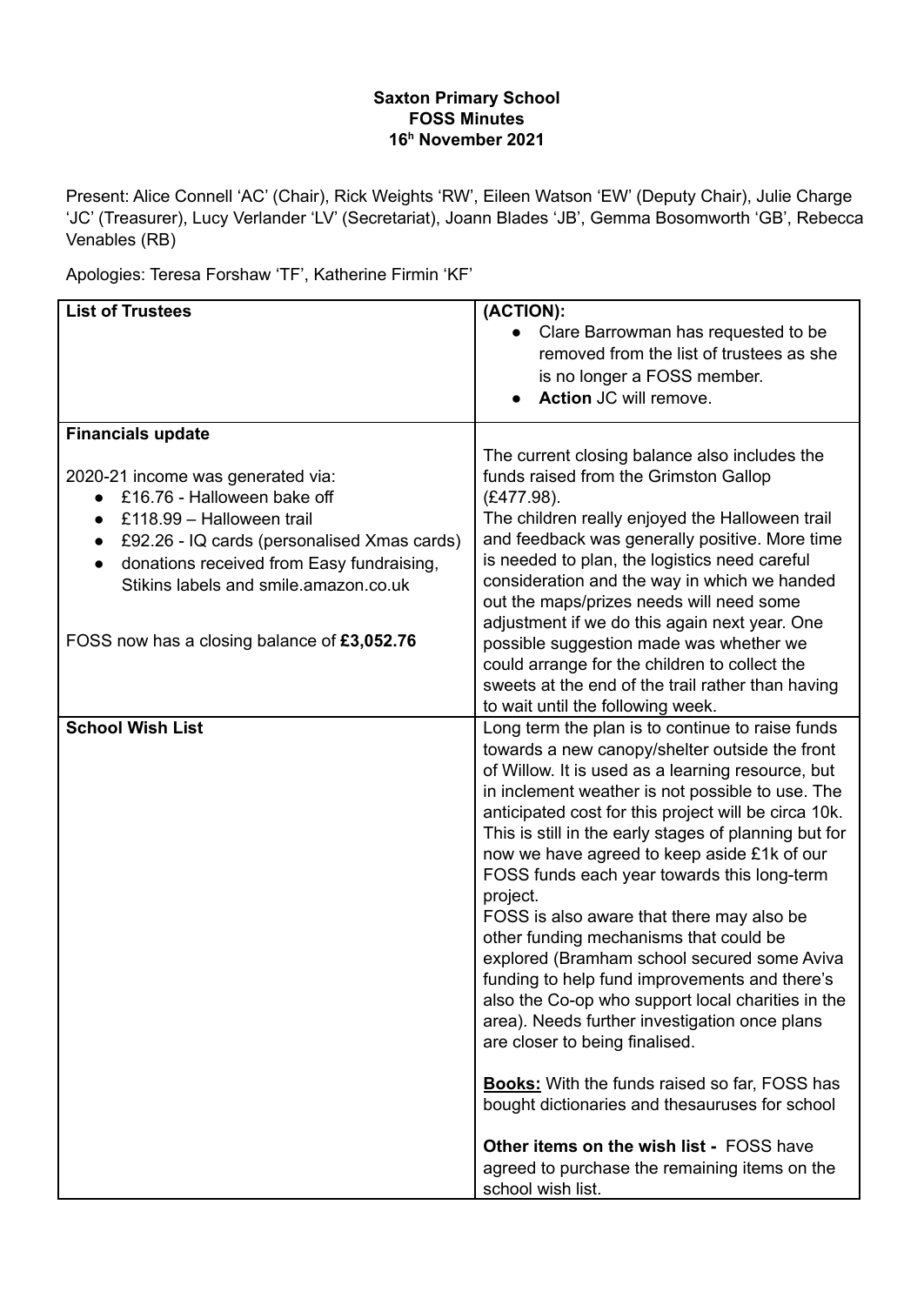|                                                                                              | (ACTION):<br>JC to purchase remaining items on<br>school wish list                                                                                                                                                                                                                                                                                          |
|----------------------------------------------------------------------------------------------|-------------------------------------------------------------------------------------------------------------------------------------------------------------------------------------------------------------------------------------------------------------------------------------------------------------------------------------------------------------|
|                                                                                              | <b>Bike Rack: As agreed with Dave Baxter we</b><br>have used the funds from the Grimston Gallop<br>towards the purchase of a bike rack which will<br>be installed in due course.                                                                                                                                                                            |
|                                                                                              | <b>Maple T-Shirts</b> - to support their attendance at<br>"Young Voices" in Sheffield. There are 11<br>children in Maple and the cost is circa £10-£15<br>depending on size of t-shirt required. This is in<br>the process of being ordered.                                                                                                                |
|                                                                                              | Christmas Panto trip - hopefully taking place<br>on the 8 <sup>th</sup> December (Covid permitting). FOSS<br>have agreed to fund the coaches.                                                                                                                                                                                                               |
|                                                                                              | Maple and Sycamore wish list - last year we<br>purchased the Chrome Books that have been a<br>great learning resource for the older children.<br>FOSS have asked if there are any other items<br>that Sycamore or Maple need by way of<br>resources that can be added to a wish list so we<br>can ensure we are being fair and equitable with<br>our funds. |
| Other FOSS Fund Raising Ideas for 2021-2022                                                  | The Christmas Tree Festival starts on Friday 3 <sup>rd</sup>                                                                                                                                                                                                                                                                                                |
|                                                                                              | Dec and finishes on Sunday 5 <sup>th</sup> Dec.                                                                                                                                                                                                                                                                                                             |
| <b>Christmas Fayre - the Christmas Tree</b>                                                  | The church will be open each evening over this                                                                                                                                                                                                                                                                                                              |
| festival/switching on of the lights in Saxton is                                             | weekend to allow people to come and view the                                                                                                                                                                                                                                                                                                                |
| going to be from 3 <sup>rd</sup> Dec-5 <sup>th</sup> Dec. Plan is to                         | Christmas Tree exhibition.                                                                                                                                                                                                                                                                                                                                  |
| hold our annual Saxton School Christmas                                                      | At 5pm on the Sunday 5 <sup>th</sup> Dec, the village will                                                                                                                                                                                                                                                                                                  |
| Fayre that same weekend to maximise fund                                                     | hold their annual 'switching on of the lights'.<br>The proposal is to compliment this weekend of                                                                                                                                                                                                                                                            |
| raising opportunities (see opposite for more                                                 | festivities by holding a 'school fayre' to coincide                                                                                                                                                                                                                                                                                                         |
| details)                                                                                     | with the Christmas Tree Festival on the Friday                                                                                                                                                                                                                                                                                                              |
| School Nativity - assuming this can still go<br>ahead (Covid permitting), FOSS could         | 3 <sup>rd</sup> Dec after school. JB suggested to start things                                                                                                                                                                                                                                                                                              |
| provide cakes/drinks in the church and ask                                                   | off with some singing so that everyone is                                                                                                                                                                                                                                                                                                                   |
| parents/family members for a donation                                                        | involved, starting about half 3.                                                                                                                                                                                                                                                                                                                            |
| Winter Film Nights- GB suggested FOSS                                                        | This will be a predominantly outside affair<br>although we are able to make use of the church.                                                                                                                                                                                                                                                              |
| could maybe sell popcorn/sweets cone for                                                     | The plan is to set up some                                                                                                                                                                                                                                                                                                                                  |
| children on a Friday after school - insufficient                                             | stalls/games/refreshments.                                                                                                                                                                                                                                                                                                                                  |
| time for us to arrange this in the run up to                                                 |                                                                                                                                                                                                                                                                                                                                                             |
| Christmas with everything else on, but will<br>look to try and arrange something for Jan/Feb | Agreed the following stalls:                                                                                                                                                                                                                                                                                                                                |
| time                                                                                         | <b>Chocolate Tombola</b><br>Refreshments stall (e.g. mince pies,                                                                                                                                                                                                                                                                                            |
| <b>Crazy Hair day</b> – children come to school                                              | mulled wine, tea/coffee etc)                                                                                                                                                                                                                                                                                                                                |
| either wearing a wig or some crazy hairstyle.                                                | Possible cake stall<br>$\bullet$                                                                                                                                                                                                                                                                                                                            |
| £1 entry per child.                                                                          | Guess the name of 'X' teddy<br>$\bullet$                                                                                                                                                                                                                                                                                                                    |
|                                                                                              | Guess the number of sweeties in a jar                                                                                                                                                                                                                                                                                                                       |